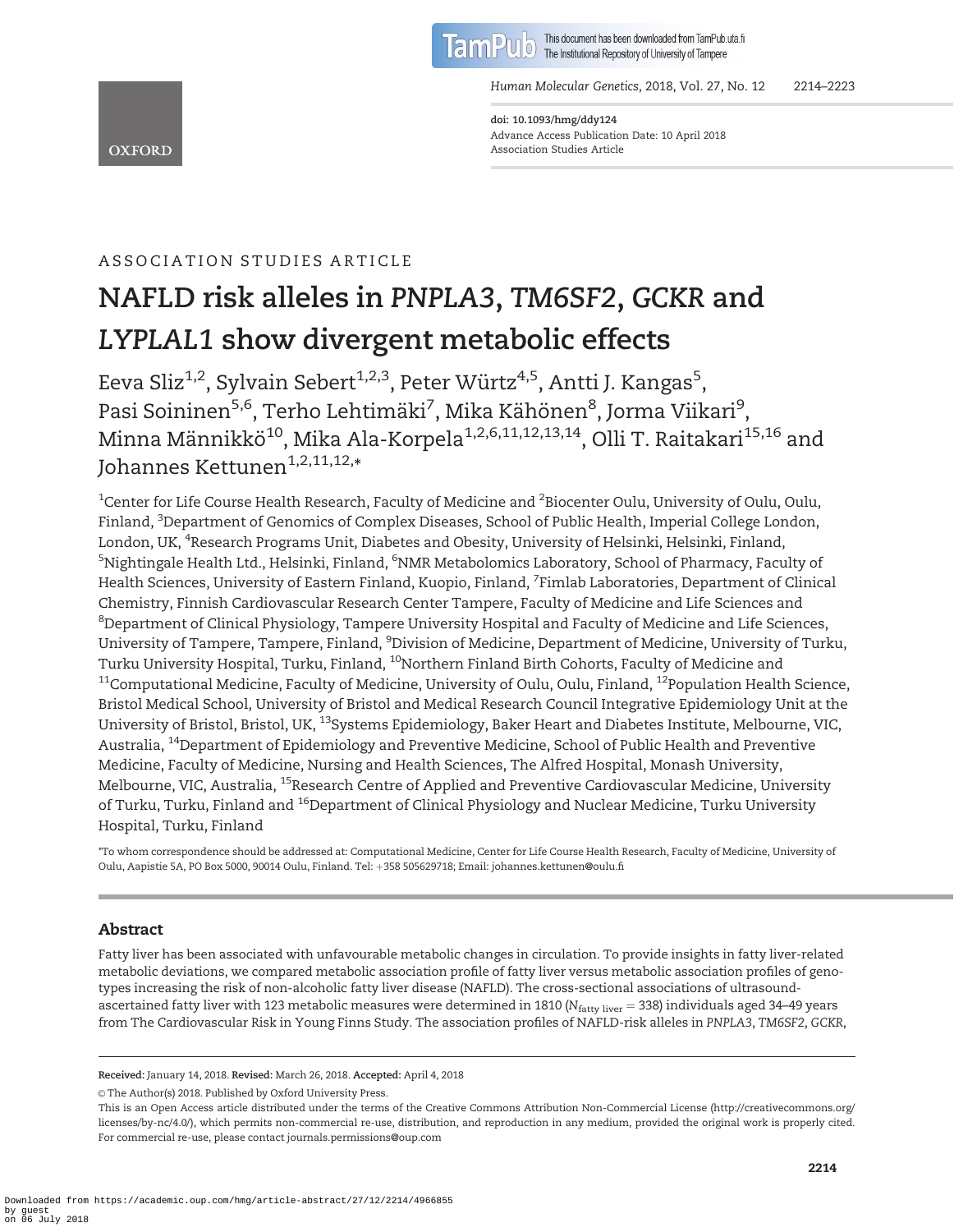<span id="page-1-0"></span>and LYPLAL1 with the corresponding metabolic measures were obtained from a publicly available metabolomics GWAS including up to 24 925 Europeans. The risk alleles showed different metabolic effects: PNPLA3 rs738409-G, the strongest genetic NAFLD risk factor, did not associate with metabolic changes. Metabolic effects of GCKR rs1260326-T were comparable in many respects to the fatty liver associations. Metabolic effects of LYPLAL1 rs12137855-C were similar, but statistically less robust, to the effects of GCKR rs1260326-T. TM6SF2 rs58542926-T displayed opposite metabolic effects when compared with the fatty liver associations. The metabolic effects of the risk alleles highlight heterogeneity of the molecular pathways leading to fatty liver and suggest that the fatty liver-related changes in the circulating lipids and metabolites may vary depending on the underlying pathophysiological mechanism. Despite the robust cross-sectional associations on population level, the present results showing neutral or cardioprotective metabolic effects for some of the NAFLD risk alleles advocate that hepatic lipid accumulation by itself may not increase the level of circulating lipids or other metabolites.

#### Introduction

Non-alcoholic fatty liver disease (NAFLD) covers a range of liver disorders originating from excessive lipid, mainly triglyceride, accumulation in the liver ([1\)](#page-7-0). Fatty liver has been proposed to result in dyslipidemia due to increased secretion of very lowdensity lipoproteins (VLDL) and impaired clearance of intermediate and low-density lipoproteins (IDL, LDL) from circulation [\(2,3\)](#page-7-0). Studies using detailed metabolic profiling have shown that fatty liver associates with multiple metabolic aberrations in circulation [\(4–6](#page-7-0)). In a study by Kaikkonen et al., fatty liver associated most prominently with triglycerides in the largest VLDL particle subfractions as well as with VLDL particle concentration, but robust associations were also seen with many nonlipid traits, such as amino acids leucine and isoleucine ([4\)](#page-7-0). Animal models and human studies have shown that liver fat content correlates with levels of blood lipids and glucose ([7–9\)](#page-7-0). However, fatty liver does not always seem to relate to dyslipidemia or changes in glycemic traits ([10](#page-7-0)[,11\)](#page-8-0) and thus its effect on metabolic changes in circulation has remained unclear.

Genetic factors contribute to the pathogenesis of fatty liver. Four DNA sequence variants, Patatin-like phospholipase domain containing 3 (PNPLA3) rs738409-G, Glucokinase regulator (GCKR) rs780094-T, Neurocan (NCAN) rs2228603-T and Lysophospholipase-like 1 (LYPLAL1) rs12137855-C, were associated with computed tomography defined steatosis and biopsyproven NAFLD involving lobular inflammation and fibrosis in a large-scale genome-wide association study (GWAS) [\(12\)](#page-8-0). Other studies have shown that GCKR rs1260326-T and Transmembrane 6 superfamily member 2 (TM6SF2) rs58542926-T are the functional variants at the GCKR and NCAN loci, respectively [\(13–15\)](#page-8-0). PNPLA3 rs738409-G is the strongest genetic risk factor for NAFLD [\(16\)](#page-8-0) having an odds ratio of 3.24 for histologic NAFLD [\(12\)](#page-8-0). GCKR rs1260326-T and TM6SF2 rs58542926-T are also recognized as important determinants of inter-individual variation in liver fat [\(13,17,18](#page-8-0)). Among these variants, the function of LYPLAL1 rs12137855-C is the least known.

In the present study, we perform metabolic profiling of ultrasound-ascertained fatty liver in young and middle-aged adults. To add insights into molecular mechanisms of fatty liver-related metabolic aberrations, we compare how the observational fatty liver associations match with metabolic association profiles of the aforementioned NAFLD risk alleles. We utilize publicly available summary statistics from a metabolomics GWAS to assess the detailed metabolic effects of the risk variants ([19\)](#page-8-0). Understanding the relation between fatty liver and changes in circulating lipids and metabolites is helpful in acquiring more opportunities for treatment and prevention of this complex condition and related cardiometabolic complications. Cardiovascular disease is the leading cause of death in

patients with fatty liver ([20](#page-8-0)) emphasizing the need of effective management of cardiovascular health in these individuals.

#### Results

#### Fatty liver and circulating metabolites

Characteristics of the YFS study population are shown in Table 1. Fatty liver showed association with 84 metabolic measures  $(P < 0.0004)$  when adjusted with age, sex and 10 genetic principal components [\(Fig. 1,](#page-2-0) panel 1; [Supplementary Material, Figs S2 and](https://academic.oup.com/hmg/article-lookup/doi/10.1093/hmg/ddy124#supplementary-data) [S3; Table S2](https://academic.oup.com/hmg/article-lookup/doi/10.1093/hmg/ddy124#supplementary-data)). Lipoprotein subclass concentrations showed a trend where the largest VLDL particles displayed the most pronounced associations that got weaker while the particle size decreased, and again stronger for medium and small LDL particles ([Fig. 1](#page-2-0), panel 1). Concentration of very large and large HDL particles showed negative association with fatty liver, while small HDL particles displayed a strong positive association. Fatty liver associated with increased VLDL diameter while the associations with LDL and HDL particle diameters were negative. Fatty liver showed positive association with apolipoprotein B concentration. Concentrations of serum total triglycerides and triglycerides in all lipoprotein subclasses except very large HDL were increased in association with fatty liver. Concentrations of circulating total fatty acids, PUFA, MUFA, and omega-7, -9, and other saturated fatty acids, and level of fatty acid saturation were increased in association with fatty liver, while its association with fatty acid length was negative. In addition, fatty liver displayed positive association with glucose, lactate, pyruvate and glycerol, as well as with amino acids alanine, isoleucine, leucine, valine, phenylalanine and tyrosine. Association between fatty liver and amino acid glutamine was negative.

The analysis further adjusted for alcohol consumption resulted in practically identical association profile with the

|  |  |  |  | Table 1. Study population: YFS |  |
|--|--|--|--|--------------------------------|--|
|--|--|--|--|--------------------------------|--|

|                                             | Fatty liver    | No fatty<br>liver | Total<br>population |
|---------------------------------------------|----------------|-------------------|---------------------|
| N                                           | 338            | 1472              | 1810                |
| Male $(\%)$                                 | 237(70.1)      | 630 (42.8)        | 867 (47.9)          |
| BMI, $kg/m2$                                | $30.5 \pm 5.3$ | $25.5 \pm 4.3$    | $26.4 \pm 4.9$      |
| Age, years                                  | $43.0 \pm 4.7$ | $41.6 \pm 5.0$    | $41.9 \pm 5.0$      |
| Smokers (%)                                 | 55 (16.3)      | 198 (13.5)        | 253 (14.0)          |
| Alcohol consumption<br>per day <sup>a</sup> | $2.13 \pm 1.8$ | $1.87 \pm 1.6$    | $1.92 \pm 1.6$      |
|                                             |                |                   |                     |

aOne unit equals to 12 g of alcohol.

Values are mean  $\pm$  SD, or absolute N count and corresponding percentage. YFS, Young Finns Study.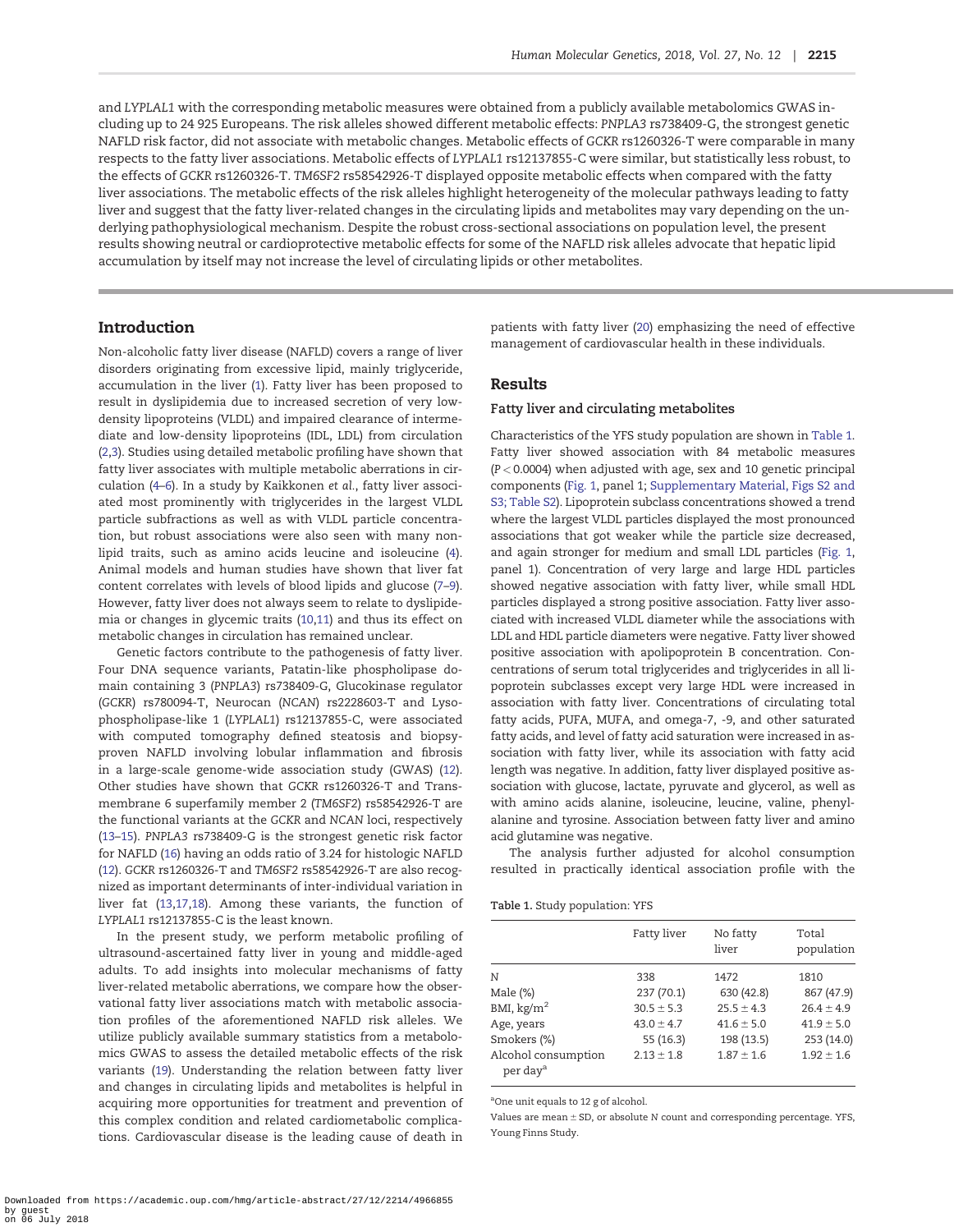<span id="page-2-0"></span>

Figure 1. Cross-sectional associations of fatty liver with lipoprotein particle subfraction concentrations, lipoprotein particle diameter, apolipoproteins, triglycerides, fatty acids, fatty acid saturation, beta-oxidation, glycolysis, amino acid-related metabolites and inflammation marker GlycA, and the corresponding associations with four NAFLD risk alleles. Cross-sectional associations were determined in 1, 810 adults aged 34–49 years of whom 338 were diagnosed with ultrasound-based fatty liver. The metabolic phenotypes were adjusted for age, sex, and 10 first genetic principal components prior to analysis. Genetic effects of the NAFLD risk alleles GCKR rs1260326-T, LYPLAL1 rs12137855-C, PNPLA3 rs738409-G and TM6SF2 rs58542926-T were acquired from a metabolomics GWAS including up to 24 925 Europeans ([19\)](#page-8-0). Genetic effect estimates were scaled with respect to the NAFLD risk associated with the corresponding locus ([12\)](#page-8-0). VLDL, very low-density lipoprotein; IDL, intermediate density lipoprotein; HDL, high density lipoprotein; PUFA, polyunsaturated fatty acids; MUFA, monounsaturated fatty acids; GlycA, glycoprotein acetylation.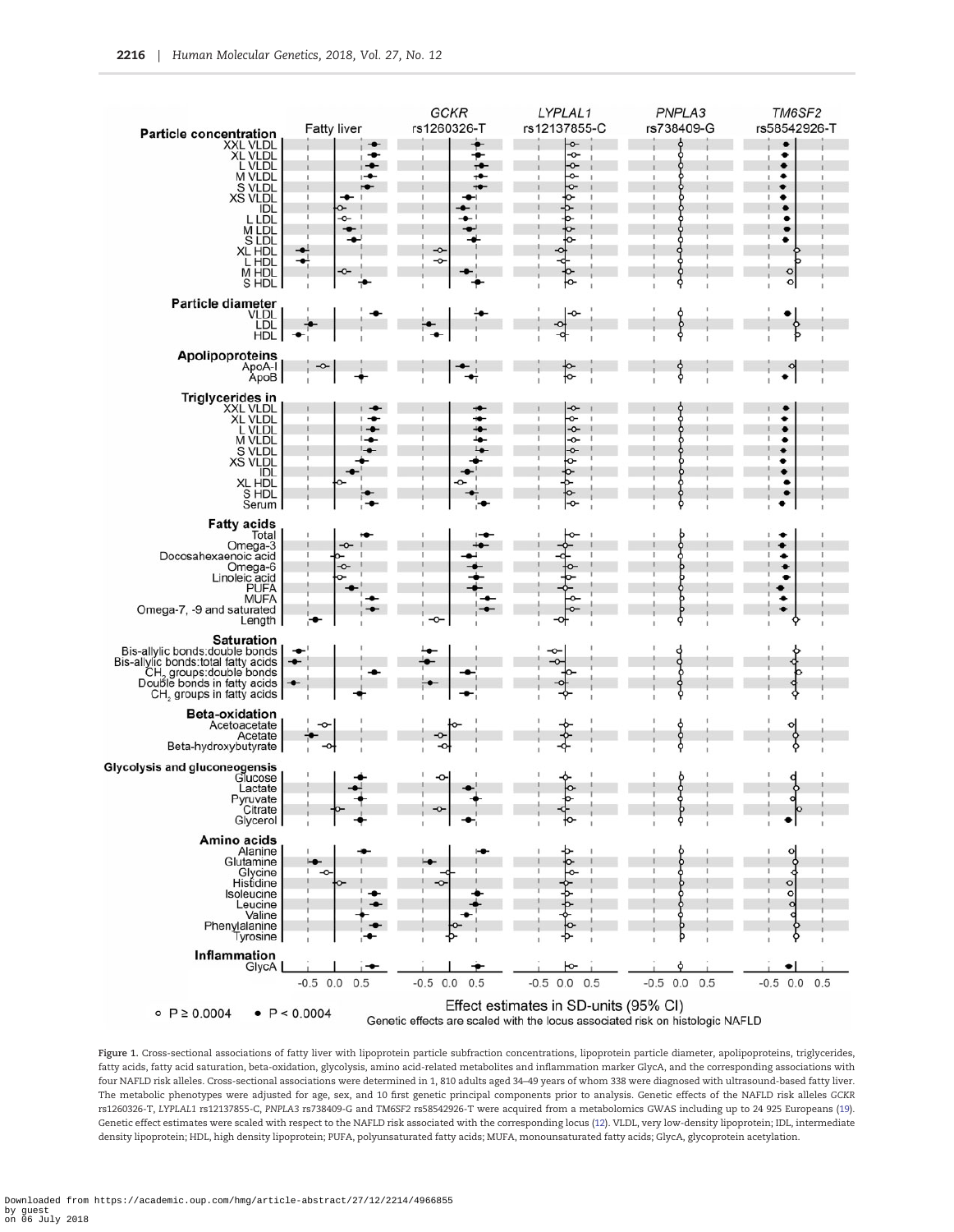<span id="page-3-0"></span>primary analysis ([Supplementary Material, Fig. S2\)](https://academic.oup.com/hmg/article-lookup/doi/10.1093/hmg/ddy124#supplementary-data). Adjustment for BMI attenuated the effect estimates, as expected, but the overall association pattern was similar to the primary analysis [\(Supplementary Material, Fig. S2](https://academic.oup.com/hmg/article-lookup/doi/10.1093/hmg/ddy124#supplementary-data)).

## NAFLD risk alleles in GCKR and LYPLAL1 tend to increase concentrations of circulating lipids

The studied NAFLD risk increasing alleles showed different association profiles on metabolic measures. The association profile of GCKR rs1260326-T was similar to the one of fatty liver especially in terms of circulating lipids and lipoproteins [\(Fig. 1,](#page-2-0) panel 2; [Supplementary Material, Fig. S3; Table S3\)](https://academic.oup.com/hmg/article-lookup/doi/10.1093/hmg/ddy124#supplementary-data). However, some mismatches were observed. Glucose concentration showed a tenuous decrease in association with GCKR rs1260326-T while it was increased in association with fatty liver. Concentrations of amino acids phenylalanine and tyrosine showed no robust associations with GCKR rs1260326-T but were increased in association with fatty liver. Lipoprotein association profiles of the GCKR rs1260326- T and fatty liver differed in terms of very large and large HDL particle subfraction concentration and lipid composition: the particle concentration of the two HDL subfractions together with all lipids except triglycerides in these subfractions showed only negligible reduction in association with GCKR rs1260326-T but were highly decreased in association with fatty liver ([Supplementary](https://academic.oup.com/hmg/article-lookup/doi/10.1093/hmg/ddy124#supplementary-data) [Material, Fig. S3](https://academic.oup.com/hmg/article-lookup/doi/10.1093/hmg/ddy124#supplementary-data)). Concentration of apolipoprotein A-I was increased in the GCKR risk allele carriers, while it showed a small reduction in association with fatty liver. Some differences were also observed in concentrations of omega-3 fatty acids, docosahexaenoic acid, omega-6 fatty acids and linoleic acid. The results of GCKR rs780094-T, a variant originally identified as a NAFLD risk allele in the GCKR locus ([12\)](#page-8-0) being in linkage disequilibrium with the functional GCKR rs1260326-T [\(13](#page-8-0)) matched well with the results of GCKR rs1260326-T [\(Supplementary Material, Figs S1 and](https://academic.oup.com/hmg/article-lookup/doi/10.1093/hmg/ddy124#supplementary-data) [S3; Table S3](https://academic.oup.com/hmg/article-lookup/doi/10.1093/hmg/ddy124#supplementary-data)).

The association profile of LYPLAL rs12137855-C was similar to the metabolic effects of GCKR rs1260326-T in terms of highly correlated point estimates of the two risk alleles [\(Supplementary Material, Fig. S4\)](https://academic.oup.com/hmg/article-lookup/doi/10.1093/hmg/ddy124#supplementary-data), but the effects of LYPLAL rs12137855-C were statistically less robust and the effect magnitudes were weaker than for the GCKR variant ([Fig. 1,](#page-2-0) panel 3; [Supplementary Material, Fig. S3; Table S3](https://academic.oup.com/hmg/article-lookup/doi/10.1093/hmg/ddy124#supplementary-data)). The high correlation of the metabolic effects suggests that LYPLAL1 may function on a related biological pathway with GCKR.

## PNPLA3 rs738409-G does not show association with circulating metabolic traits

PNPLA3 rs738409-G, the strongest genetic contributor to the hepatic fat content [\(16](#page-8-0)), displayed metabolic association profile close to null [\(Fig. 1](#page-2-0), panel 4; [Supplementary Material, Fig. S3;](https://academic.oup.com/hmg/article-lookup/doi/10.1093/hmg/ddy124#supplementary-data) [Table S3](https://academic.oup.com/hmg/article-lookup/doi/10.1093/hmg/ddy124#supplementary-data)). When compared with the fatty liver effects, the NAFLD risk scaled metabolic effects of PNPLA3 rs738409-G were much closer to zero, and the confidence intervals for effect estimates of cross-sectional fatty liver and PNPLA3 rs738409-G were clearly separated.

### TM6SF2 rs58542926-T associates with lower-risk lipoprotein lipid profile and lower glycoprotein acetylation

TM6SF2 rs58542926-T displayed strong association profile in particular on the lipoprotein lipid traits [\(Fig. 1,](#page-2-0) panel 5; [Supplementary Material, Fig. S3; Table S3](https://academic.oup.com/hmg/article-lookup/doi/10.1093/hmg/ddy124#supplementary-data)). However, the

associations were negative indicating lower concentrations of the lipids and metabolites in relation to higher NAFLD risk. The TM6SF2 variant associated with lower concentrations of all the VLDL, IDL and LDL particle subclasses and all the lipid species in these subclasses. In addition, the variant associated inversely with serum total triglycerides and triglycerides in all the lipoprotein subclasses including the HDL subclasses. The variant associated with smaller VLDL particle diameter, while it did not show an effect on LDL nor HDL particle size. The TM6SF2 rs58542926-T associated with lower concentration of the apolipoprotein B but did not influence concentration of apolipoprotein A-I. It associated inversely also with all the fatty acid concentrations, while the qualitative measures such as fatty acid length or saturation measures were not influenced by this variant. In addition, the T allele associated with lower levels of glycerol and glycoprotein acetylation, a marker for inflammation ([21\)](#page-8-0). The results for NCAN rs2228603-T in the same NAFLD risk locus can be found in the supplement ([Supplementary](https://academic.oup.com/hmg/article-lookup/doi/10.1093/hmg/ddy124#supplementary-data) [Material, Figs S1 and S3; Table S3\)](https://academic.oup.com/hmg/article-lookup/doi/10.1093/hmg/ddy124#supplementary-data).

#### Resemblance of the metabolic effects

The correspondence between the metabolic effects of the risk alleles and observational fatty liver was the highest between the GCKR rs1260326-T and fatty liver ( $R^2 = 0.77$ ; [Fig. 2C\)](#page-4-0). The remaining coefficients of determination were  $R^2 = 0.67$  for LYPLAL1 rs12137855-C versus fatty liver [\(Fig. 2D\)](#page-4-0),  $R^2 = 0.45$  for TM6SF2 rs58542926-T versus fatty liver ([Fig. 2B](#page-4-0)) and  $R^2 = 0.30$  for PNPLA3 rs738409 G versus fatty liver [\(Fig. 2A\)](#page-4-0).

Pairwise comparisons of the risk allele association profiles indicated that the effects of GCKR rs1260326-T and LYPLAL1 rs12137855-C on circulating metabolites were highly similar  $(R^2 = 0.71$ ; [Supplementary Material, Fig. S4](https://academic.oup.com/hmg/article-lookup/doi/10.1093/hmg/ddy124#supplementary-data)). The overall pattern of metabolic effects of TM6SF2 rs58542926-T correlated inversely with effects of both GCKR rs1260326-T and LYPLAL1 rs12137855-C  $(R^2 = 0.66$ , and  $R^2 = 0.50$ , respectively; [Supplementary Material,](https://academic.oup.com/hmg/article-lookup/doi/10.1093/hmg/ddy124#supplementary-data) [Fig. S4\)](https://academic.oup.com/hmg/article-lookup/doi/10.1093/hmg/ddy124#supplementary-data). The remaining correlations were weaker (0.19  $\leq$  R<sup>2</sup>  $\leq$  0.24; [Supplementary Material, Fig. S4](https://academic.oup.com/hmg/article-lookup/doi/10.1093/hmg/ddy124#supplementary-data)).

To control for intercorrelation of the lipoprotein lipid traits, we further examined the correlations of metabolic effects using a subset of metabolic measures that represented independent clusters  $(k = 29)$  identified in the YFS metabolomics data [\(Supplementary Material, Fig. S5](https://academic.oup.com/hmg/article-lookup/doi/10.1093/hmg/ddy124#supplementary-data)). The magnitudes of coefficients of determination were somewhat smaller than using the full data, as expected, but supported the findings of the primary analysis [\(Supplementary Material, Fig. S6](https://academic.oup.com/hmg/article-lookup/doi/10.1093/hmg/ddy124#supplementary-data)).

# Discussion

We determined fatty liver-related metabolic changes in 1810 young and middle-aged Finns using 123 circulating metabolic measures assessed by NMR-based platform. We further compared the cross-sectional observations with metabolic signatures of known NAFLD risk alleles obtained from a publicly available metabolomics GWAS including up to 24 925 individuals [\(19\)](#page-8-0). The studied NAFLD risk alleles resulted in divergent metabolic association profiles. Despite PNPLA3 rs738409-G being the strongest genetic risk factor for NAFLD [\(16\)](#page-8-0), it showed a null effect on circulating lipids and metabolites. Association profile of GCKR rs1260326-T was similar to the cross-sectional fatty liver associations, whereas TM6SF2 rs58542926-T provided evidence to the opposite direction. The present results provide metabolomic evidence supportive to the recent findings about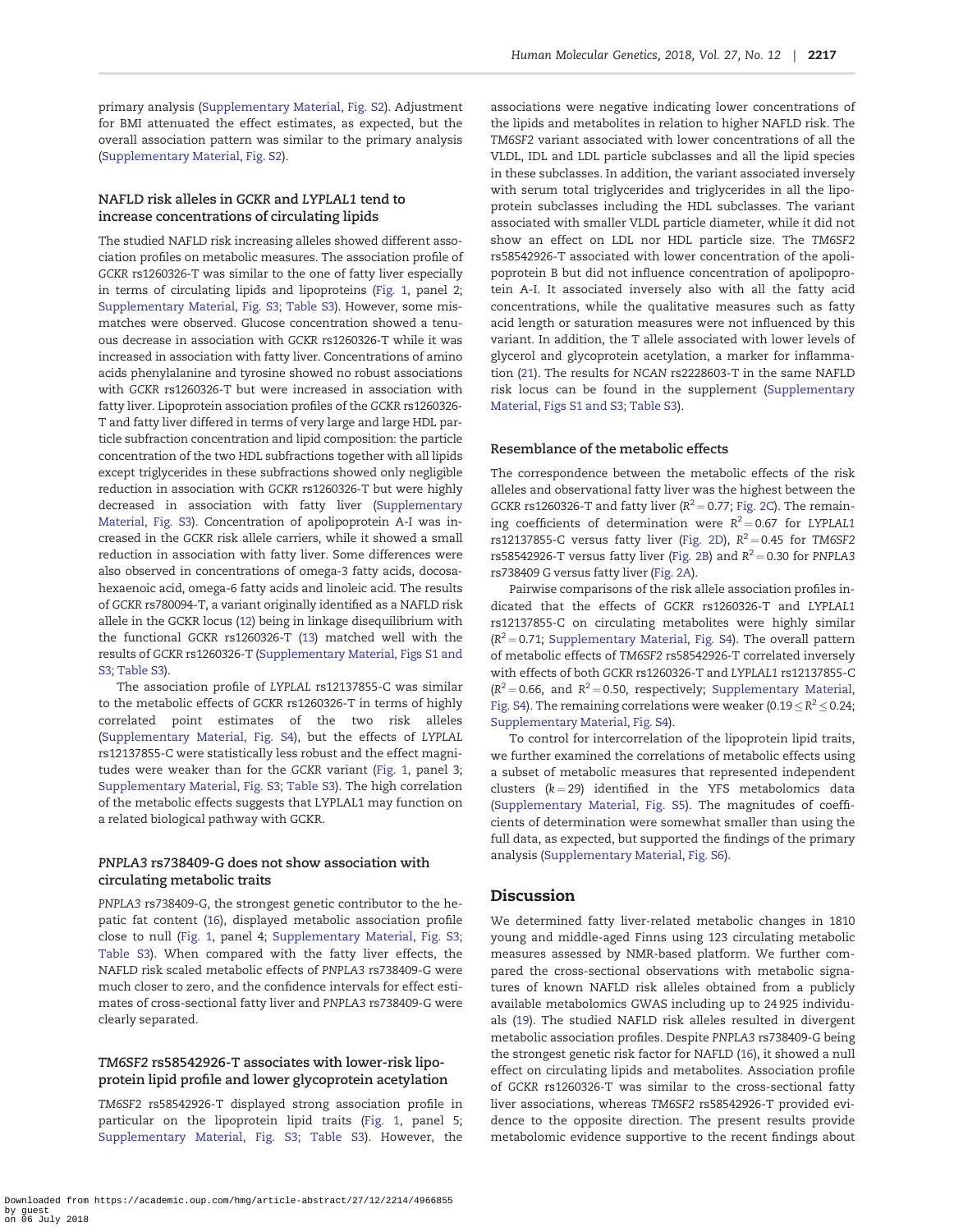<span id="page-4-0"></span>

Figure 2. The overall match between the metabolic effects of the NAFLD risk alleles and fatty liver. The black dashed line shows the linear fit between metabolic changes associated with fatty liver and PNPLA3 rs738409-G (A), TM6SF2 rs58542926-T (B), GCKR rs1260326-T (C) and LYPLAL1 rs12137855-C (D). The grey area indicates the 95% confidence interval for the line.  $R^2$  is a measure of goodness of fit.

worsened metabolic features seen in association with obesitylinked NAFLD, but not with NAFLD arising due to risk alleles in PNPLA3 and TM6SF2 [\(17,22,23](#page-8-0)). In turn, the more risk-prone metabolic association profile of the NAFLD risk allele in GCKR underlines the importance of proper regulation of glucose metabolism in both liver and cardiovascular health.

The metabolic association profiles reflect the biological functions of the risk alleles and suggest that the distinct molecular pathways giving rise to fatty liver may have divergent effects on circulating metabolome. The three pathways studied here are summarized in [Figure 3.](#page-5-0) Pathway I, excessive hepatic glucose levels and amplified lipogenesis: GCKR rs1260326-T reduces GCKR ability to inhibit glucokinase resulting in enhanced hepatic glucose uptake, reduced fatty acid oxidation and increased lipogenesis [\(24\)](#page-8-0). Hepatic fatty acids can be converted to triglycerides to be stored in hepatic lipid droplets or secreted in VLDL particles [\(25\)](#page-8-0), where they can contribute respectively to development of steatosis or to levels of circulating lipids. Congruent with these observations, GCKR rs1260326-T increases risk of fatty liver [\(12,13](#page-8-0)) and raises concentrations of all the apolipoprotein B containing lipoprotein particles and triglycerides in these particles, while circulating glucose level is marginally reduced [\(Fig. 1](#page-2-0), panel 2). GCKR rs1260326-T associates also with elevated levels of glycolysis-related metabolites, circulating fatty acids and increased fatty acid saturation [\(Fig. 1](#page-2-0), panel 2) compatible with

the enhanced glycolytic and lipogenic activities promoted by this variant [\(24,26,27\)](#page-8-0). The amino acid association profile of GCKR rs1260326-T differs from the one of fatty liver in terms of concentrations of phenylalanine and tyrosine, both of which were increased in association with cross-sectional fatty liver but unaltered by the GCKR variant [\(Fig. 1,](#page-2-0) panel 1). Phenylalanine levels have been associated with cardiovascular disease risk ([28](#page-8-0)) while tyrosine is linked with incidence of diabetes [\(29](#page-8-0)); the differences in the effects on the two biomarkers and on the two largest HDL subclasses and their lipids may be indicative to molecular pathways explaining why GCKR rs1260326-T rises concentrations of circulating lipids but does not seem to increase risk of cardiometabolic complications [\(30,31\)](#page-8-0) as fatty liver does. LYPLAL1 rs12137855-C variant has a metabolically highly similar but statistically less robust effect than the GCKR rs1260326-T, as seen in highly correlated effect estimates of the two ([Supplementary Material, Fig. S4](https://academic.oup.com/hmg/article-lookup/doi/10.1093/hmg/ddy124#supplementary-data)). This finding advocates that LYPLAL1 may contribute to circulating and hepatic triglyceride levels by regulating hepatic glucose metabolism as does GCKR. This is supported by the discovery by Ahn et al. who showed that LYPLAL1 inhibition leads to increase in glucose production in human, rat and mouse hepatocytes [\(32](#page-8-0)).

Pathway II, reduced VLDL secretion: TM6SF2 contributes to VLDL secretion from the liver [\(33\)](#page-8-0). In mice, knockdown of Tm6sf2 triplicates hepatic triglyceride content while blood lipids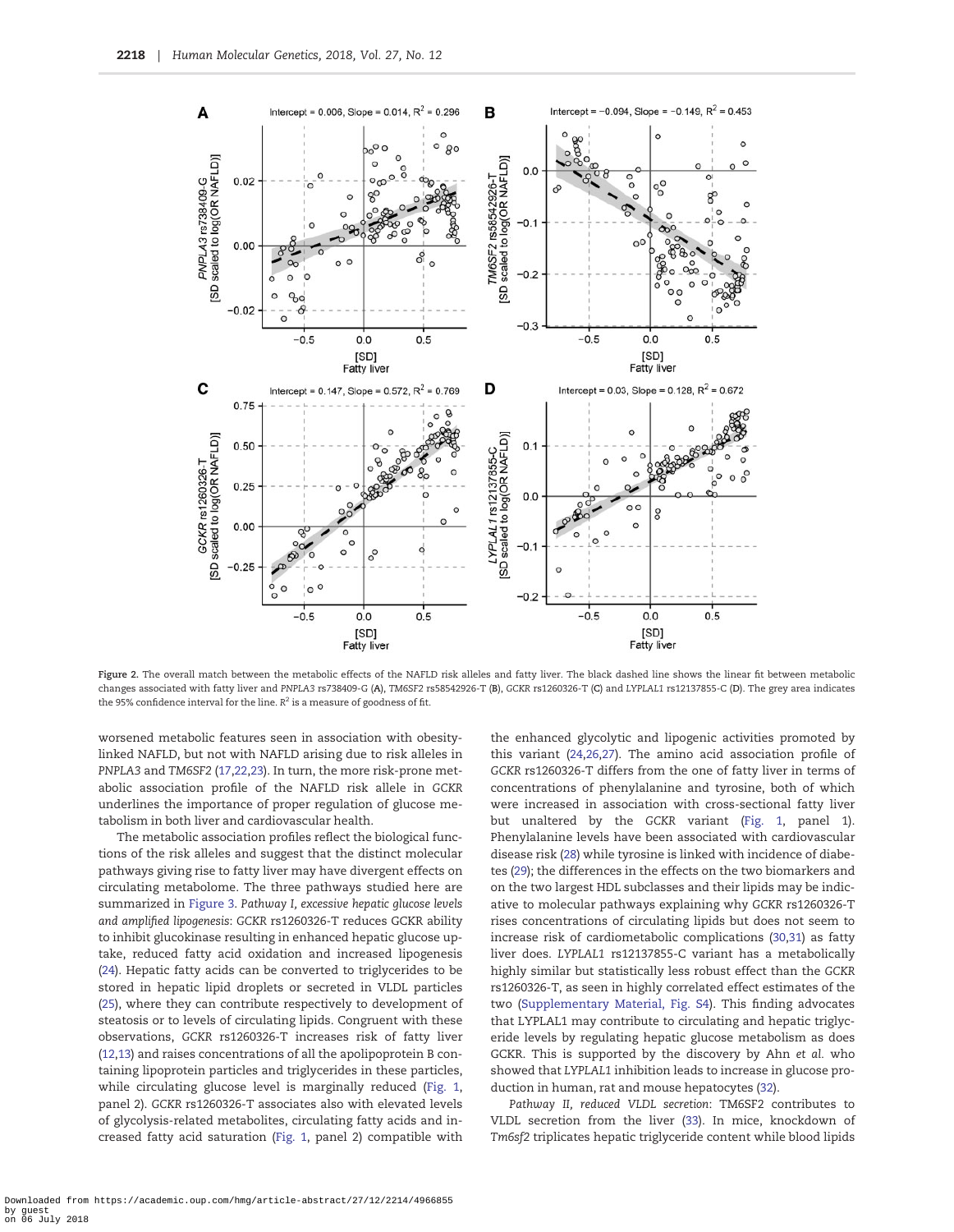<span id="page-5-0"></span>

Figure 3. Relation of the studied NAFLD risk alleles to the main pathways in hepatic triglyceride partitioning. Liver converts carbohydrates to lipids in de novo lipogenesis. Newly synthesized fatty acids enter to the hepatic fatty acid pool which is also supplied by dietary fats and circulating free fatty acids derived mostly from adipose tissue lipolysis or lipoprotein lipase spillover ([1](#page-7-0),[25\)](#page-8-0). Fatty acids can be partitioned to oxidative pathway or esterified to triglycerides that can be stored in hepatic lipid droplets or used for VLDL production to be secreted from the liver ([1](#page-7-0),[25](#page-8-0)). The hepatic fatty acid pool is located upstream from the lipid storage and secretion pathways, and thus abundance in hepatic fatty acids can contribute to both development of fatty liver and increased production of VLDL. In line with this, GCKR rs1260326-T that enhances the lipogenic pathway by providing more substrates for fatty acid biosynthesis ([24](#page-8-0)) increases risk of fatty liver [\(12,13](#page-8-0)) and raises concentrations of all the apoB containing lipoproteins and lipids in these particles while circulating glucose level is marginally reduced ([Fig. 1\)](#page-2-0). LYPLAL1 may be functioning on the same hepatic glucose metabolism and lipogenesis related pathway, as the metabolic effects of GCKR rs1260326-T and LYPLAL1 rs12137855-C are highly similar [\(Supplementary](https://academic.oup.com/hmg/article-lookup/doi/10.1093/hmg/ddy124#supplementary-data) [Material, Fig. S4\)](https://academic.oup.com/hmg/article-lookup/doi/10.1093/hmg/ddy124#supplementary-data). On the contrary, TM6SF2 rs58542926-T impairs the secretory pathway leading to lipid accumulation into the liver ([14](#page-8-0)) and reduction in levels of circulating lipids and lipoproteins [\(Fig. 1](#page-2-0)). PNPLA3 rs738409-G, in turn, enhances triglyceride accumulation to the storage pool by diminishing triglyceride hydrolysis to fatty acids ([41](#page-9-0),[42](#page-9-0)), but does not directly contribute to VLDL secretion, and thus conveys no major consequences to circulation ([Fig. 1](#page-2-0)).

are decreased ([14\)](#page-8-0). Conversely, overexpression of human TM6SF2 in mice increases serum lipids levels ([15](#page-8-0)). The NAFLD risk allele TM6SF2 rs58542926-T is a loss-of-function variant resulting in a misfolded protein undergoing accelerated degradation [\(14\)](#page-8-0). The mechanism leading to impaired lipidation, subsequent degradation and thus reduced secretion of VLDL particles seem to be due to deficiency in polyunsaturated phosphatidylcholines in TM6SF2 rs58542926-T carriers ([34](#page-8-0)). This allele associates with reduced concentrations of multiple lipid species in circulation while it has no influence on qualitative measures of circulating lipids, such as fatty acid saturation [\(Fig. 1](#page-2-0), panel 5). The inverse associations between TM6SF2 rs58542926-T and all the circulating VLDL particle subclass concentrations, lipid species within the lipoprotein subclasses, as well as apolipoprotein B concentration are supportive for TM6SF2 rs58542926-T disturbing both lipidation and secretion of VLDL particles in humans. This differs from the observation of a study with  $Tm6sf2^{-/-}$  mice, which provided evidence that mouse Tm6sf2 is required for lipidation of VLDL, but lack of it does not influence VLDL secretion ([35](#page-8-0)). Our results are compatible with lipidomic effects of TM6SF2 rs58542926-T [\(36](#page-8-0)) and studies that associated this variant with a favourable plasma lipid profile and cardioprotective effect at the expense of increased

risk for progressive NAFLD [\(17,37\)](#page-8-0). Interestingly, TM6SF2 rs58542926-T associates with lower level of glycoprotein acetylation, a marker for inflammation [\(Fig. 1,](#page-2-0) panel 5), indicating that its cardioprotective effect is not limited only to lipoprotein and lipid metabolism. However, the same allele has been associated with increased risk of type 2 diabetes ([38](#page-8-0)) underlining its complex effect on systemic metabolism.

Pathway III, impairment of triglyceride mobilization from hepatic lipid storage: PNPLA3 is located in the endoplasmic reticulum and lipid droplet membranes in human hepatocytes and shows both acyltransferase and hydrolase activities on glycerolipids [\(39–41\)](#page-9-0). Despite the intensive research on the topic, the exact mechanism of how the common variant rs738409-G promotes development of liver disease is not clear. Several studies advocate that the variant inhibits triglyceride hydrolysis ([39,41](#page-9-0),[42\)](#page-9-0) possibly arising from accumulation of inactive PNPLA3 on lipid droplets disturbing mobilization of lipids [\(43,44](#page-9-0)). Some studies have shown that this risk allele does not influence common blood lipid traits, triglyceride profile, nor glucose homeostasis [\(10,](#page-7-0)[11,22](#page-8-0)), while some studies have associated rs738409-G with lower lipid levels and protection from cardiovascular disease [\(45,46](#page-9-0)). The present results extend the findings of previous studies from common blood lipid traits to detailed fatty acid, amino acid and lipoprotein subfraction measures, and confirms the perception that rs738409-G has only minimal, if any, contribution to the metabolic traits in circulation [\(Fig. 1](#page-2-0), panel 4). Our results are compatible with a mouse model where Pnpla3148M/M knock-in mice show no differences in levels of circulating lipids and glucose in comparison with wild-type mice regardless of the increase in liver triglycerides [\(43](#page-9-0)). These observations advocate that hepatic lipid accumulation can be neutral for circulatory changes and that the strong cross-sectional associations are largely due to lifestyle-related aspects such as dietary factors, excess energy intake or sedentary lifestyle. Dietary lipids and sugars and adipose tissue-derived fatty acids supply the fatty acid pool upstream from the lipid storage and secretion pathways [\(25\)](#page-8-0), and consequently overnutrition could contribute to both fatty liver development as well as altered metabolic profile. The importance of nutritional factors is highlighted also when determining genetic risk for NAFLD, as adiposity has been shown to amplify the effect of the NAFLD risk alleles in PNPLA3, TM6SF2 and GCKR [\(47\)](#page-9-0).

This study has some limitations. We examine a limited number of NAFLD risk alleles while there are multiple other genetic pathways contributing to pathogenesis of NAFLD [\(16,](#page-8-0)[48,49](#page-9-0)). However, the risk alleles in PNPLA3, TM6SF2 and GCKR are important determinants of liver fat content and thus the current study setting covers some of the fundamental pathways involved in NAFLD pathogenesis ([13,14](#page-8-0)). The role of the LYPLAL1 variant in NAFLD pathogenesis needs additional assessment; however, the current results provide a novel insight into LYPLAL1 function, which potentially helps in directing the focus of further studies. Regarding the cross-sectional associations, ultrasound lacks sensitivity to detect mild steatosis [\(50\)](#page-9-0), leading to conservative association magnitudes. Despite the known deficiencies, ultrasound is a feasible method to be used for liver screening in a large population study. Also, the study populations compose of relatively young European individuals, and the present findings would need to be confirmed in other demographic groups. A recent study with  $\sim$ 300 000 individuals detected a small effect for the PNPLA3 risk allele ([46](#page-9-0)), and thus it is likely that with a larger sample size we would also see a small effect. However, when considering the great NAFLD risk increase associated with this variant [\(12\)](#page-8-0), the relative effect on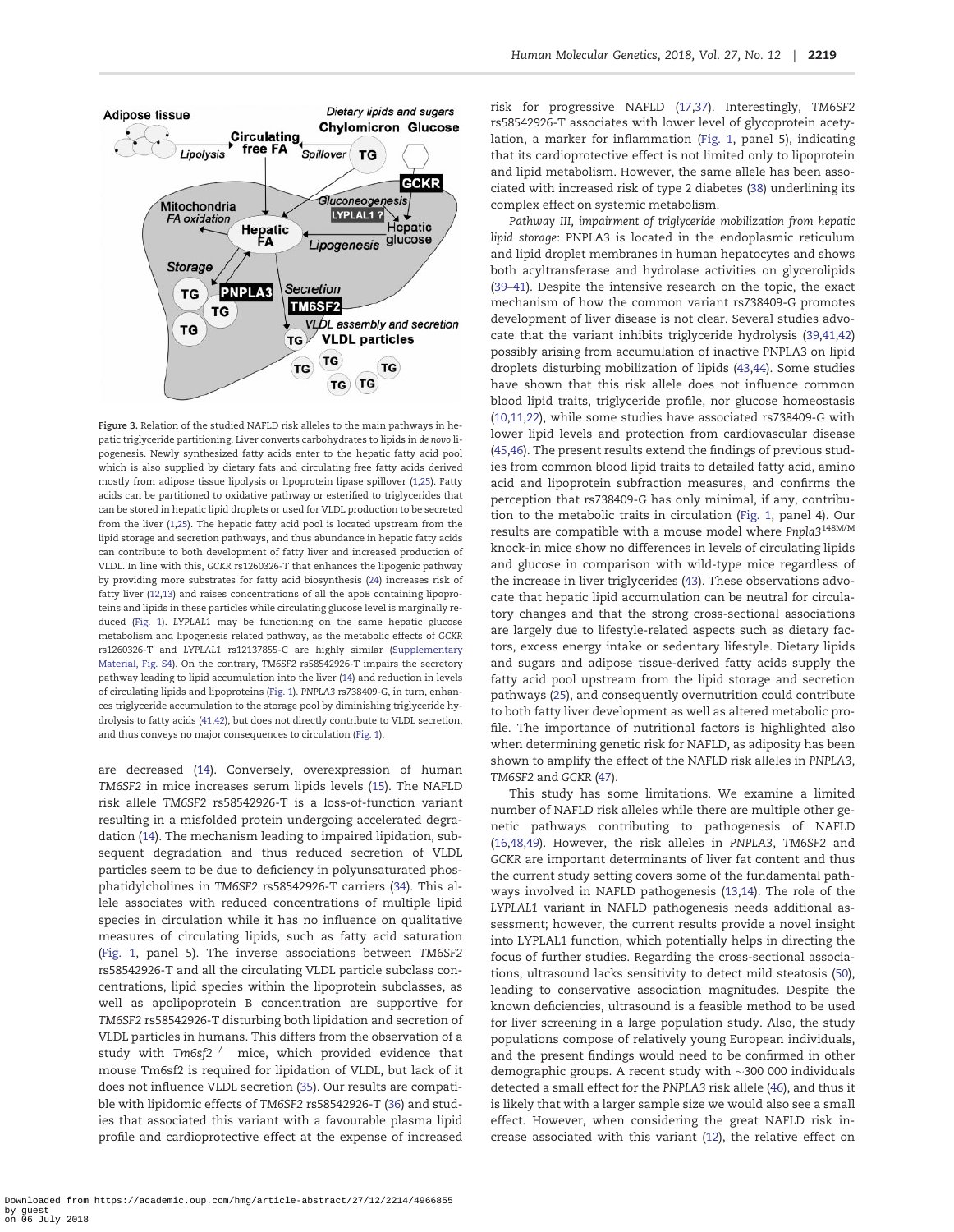| Gene        | dbSNP<br>reference | EA | NAFLD GWAS by Speliotes et al. (12)       |           | <b>Metabolomics GWAS</b><br>by Kettunen et al. (19) |  |
|-------------|--------------------|----|-------------------------------------------|-----------|-----------------------------------------------------|--|
|             |                    |    | Locus OR for histologic<br>NAFLD (95% CI) | EAF       | EAF                                                 |  |
| PNPLA3      | rs738409           | G  | $3.24(2.83 - 3.72)$                       | 0.23      | 0.23                                                |  |
| <b>NCAN</b> | rs2228603          |    | $1.90(1.55 - 2.34)$                       | 0.07      | 0.07                                                |  |
| *TM6SF2     | rs58542926         |    |                                           | <b>NA</b> | 0.06                                                |  |
| LYPLAL1     | rs12137855         | C  | $1.21(1.02 - 1.43)$                       | 0.79      | 0.74                                                |  |
| GCKR        | rs780094           |    | $1.18(1.05 - 1.34)$                       | 0.39      | 0.37                                                |  |
| ${}^*GCKR$  | rs1260326          |    |                                           | NA        | 0.36                                                |  |

<span id="page-6-0"></span>

| <b>Table 2.</b> Description of NAFLD risk increasing genotypes extracted from the open access data |  |  |
|----------------------------------------------------------------------------------------------------|--|--|
|----------------------------------------------------------------------------------------------------|--|--|

DNA sequence variants studied in the present study were associated with computed tomography characterized steatosis and biopsy-proven NAFLD involving liver in-flammation and fibrosis by Speliotes et al. ([12\)](#page-8-0). The functional variants explaining the NAFLD associations of NCAN rs2228603 and GCKR rs780094 are denoted separately (\*). To achieve coherency, the NCAN locus is referred as TM6SF2 throughout the paper.

PNPLA3, Patatin-like phospholipase domain containing 3, NM\_025225; NCAN, Neurocan, NM\_004386; TM6SF2, Transmembrane 6 superfamily member 2, NM\_001001524; LYPLAL1, Lysophospholipase-like 1, NM\_001350628; GCKR, Glucokinase regulator, NM\_001486; SNP, single-nucleotide polymorphism; EA, effect allele; OR, odds ratio; NAFLD, non-alcoholic fatty liver disease; EAF, effect allele frequency; NA, not available.

the circulating metabolic measures is minute. The strength of the metabolomics panel used is in detailed lipoprotein metabolism, while alternative techniques for metabolic profiling, such as a more detailed lipidomics platform ([51\)](#page-9-0), may reveal other biomarker changes associated with NAFLD induced by the studied risk alleles. The metabolic traits captured with the current panel include multiple known biomarkers of cardiometabolic diseases ([52,53\)](#page-9-0). Importantly, these biomarkers show strong associations with fatty liver, and the studied risk alleles show divergent effects on the corresponding measures underlining the heterogeneous nature of fatty liver.

The present study illustrates how open-access omics data can be utilized in evaluation of molecular mechanisms complex traits, such as NAFLD. The divergence in the direction of the risk allele association profiles advocates that different molecular pathways leading to NAFLD may have alternate effects on circulating lipids and other metabolites. We highlight the minimal metabolic effect of the strongest genetic determinant of NAFLD, PNPLA3 rs738409-G, and the cardioprotective effect of the TM6SF2 rs58542926-T on circulating lipids. Our findings suggest that, despite the strong population level associations, hepatic lipid accumulation by itself does not necessarily increase the risk of hyperlipidemia associated with cardiometabolic complications.

#### Materials and Methods

#### Study population

The Cardiovascular risk in Young Finns Study (YFS) is a population-based follow-up study started in 1980. In 2011, 2046 individuals aged 34–49 years participated to ultrasound imaging of the liver (Acuson Sequoia 512, Acuson, Mountain View, CA, USA). In total, fatty liver was diagnosed in 18.6% ( $N = 372$ ) of the participants. The population and ultrasound imaging of the liver are described in more detail by Kaikkonen et al. [\(4](#page-7-0)) and Suomela et al. ([54\)](#page-9-0). After exclusion of pregnant women and individuals using lipid lowering medication or oral contraceptives, the total number of individuals included in the analysis was 1810 ( $N_{\text{fatty liver}}$  = 338). The study was approved by the local Ethics Committee and written informed consent was obtained from all the participants.

#### Metabolic effects of NAFLD risk alleles

Effect estimates of PNPLA3 rs738409-G, GCKR rs1260326-T, GCKR rs780094-T, TM6SF2 rs58542926-T, NCAN rs2228603-T and LYPLAL1 rs12137855-C on the metabolic measures were acquired from a GWAS performed using 14 European cohorts in up to 24 925 individuals ([19](#page-8-0)). The mean age and BMI of the participants per cohort ranged from 23.9 to 61.3 years and from 23.1 to 28.2  $\text{kg/m}^2$  with the whole sample means being 46.3 years and 26.0  $\text{kg/m}^2$ . The genotyping methods are described in the original publication ([19](#page-8-0)).

Risk allele frequencies and odds ratios to NAFLD for the studied loci are described in Table 2. To facilitate comparison of the risk allele associated metabolic changes relative to NAFLD risk increase, the risk allele effects and related 95% confidence intervals were scaled with respect to the log(odds ratio) on histologic NAFLD associated with the corresponding locus in a large-scale GWAS ([12](#page-8-0)). Scaling the metabolic associations with respect to a common factor allows evaluation of the effect similarities regardless of the magnitude of the absolute effect, which can be helpful when the study interest is on the metabolic pathways involved rather than in the absolute effects. The same principle has been applied for example in a study comparing metabolic effects of statin treatment versus genetic inhibition of HMGCR, where the large difference in the absolute effects of statins and HMGCR rs12916 genotype was overcome by scaling the metabolic effects to the magnitude on LDL-C lowering [\(55\)](#page-9-0). P-values for the genetic effects were derived directly from the metabolomics GWAS ([19\)](#page-8-0).

#### Metabolic profiling

Metabolic profiling of all samples included were assessed using a nuclear magnetic resonance (NMR) metabolomics platform described in [\(19](#page-8-0)) and reviewed in ([52,53\)](#page-9-0). To determine the crosssectional metabolic associations of fatty liver, we utilized 123 metabolic measures representing a broad molecular signature of systemic metabolism ([Supplementary Material, Table S1](https://academic.oup.com/hmg/article-lookup/doi/10.1093/hmg/ddy124#supplementary-data)).

#### Statistical analyses

All analyses were done using R version 3.2.2. Due to the correlation of the metabolic measures, the number of independent tests performed is lower than the total number of 123 metabolic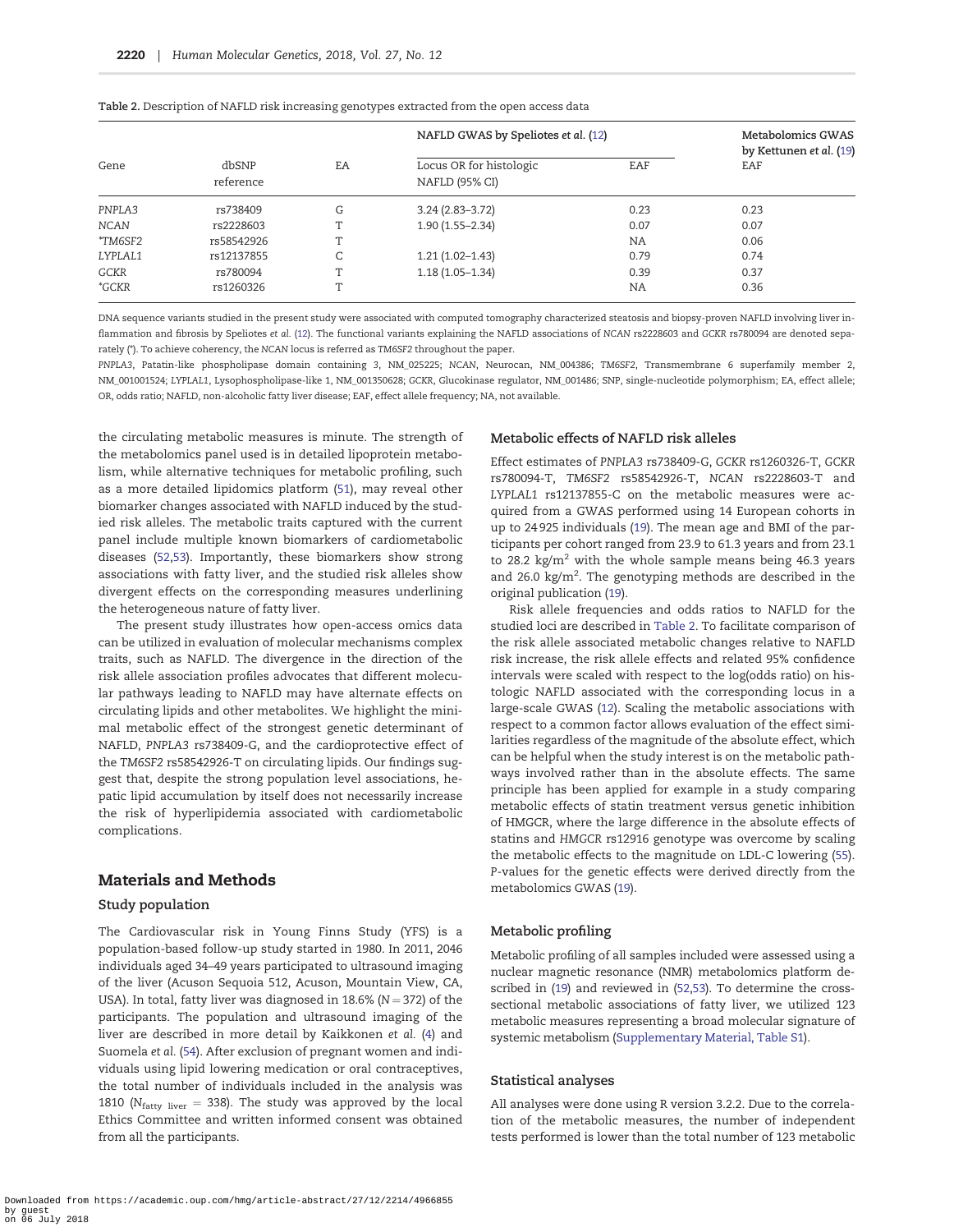<span id="page-7-0"></span>traits examined. We considered statistical significance at  $<$  0.0004 (0.05/22/5), where 22 is the number of principal components explaining 95% of the variation in the NMR metabolomics data ([19\)](#page-8-0) and five is the number of analyses conducted.

#### Cross-sectional associations

Linear regression models were fitted to determine the crosssectional associations of fatty liver with each of the metabolic measures in the YFS population. To enable the comparison of cross-sectional and genetic effect estimates, the data processing and analysis model were done correspondingly to Kettunen et al. [\(19](#page-8-0)): the metabolic phenotypes were adjusted for age, sex and 10 first genetic principal components preceding the analysis, and the resulting residuals were transformed to normal distribution by inverse rank-based normal transformation. The adjusted and transformed metabolic phenotypes were used as outcomes in the equations and fatty liver served as a categorical variable (fatty liver vs. no fatty liver). Secondary analyses were conducted with additional adjustment for alcohol consumption or BMI to evaluate the possible contribution of alcoholic fatty liver and obesity to the observed metabolic changes. The genetic principal components were calculated using PLINK software on linkage disequilibrium pruned markers after removing variants with more than 5% missing data and poorly genotyped samples with more than 5% missing data.

#### Comparisons of the metabolic association profiles

The overall resemblance between the risk alleles and fatty liver effects on metabolites was determined by a linear fit of each of the risk allele association profile versus cross-sectional fatty liver association profile ([55\)](#page-9-0). In addition, the linear fit of all the pairs of the risk allele association profiles were determined to identify alleles with similar metabolic effects informing about gene products functioning in related biological pathways. This method was also used to ensure that the metabolic profiles of the NAFLD risk alleles GCKR rs780094-T and NCAN rs2228603-T correspond to ones of GCKR rs1260326-T and TM6SF2 rs58542926-T that have been identified as the functional variants in GCKR and NCAN/ TM6SF2 loci, respectively ([13–15\)](#page-8-0).

Due to the correlated nature of the lipoprotein lipid measures, we completed sensitivity analyses on the correlation tests with a subset of metabolic measures: we first assessed independent clusters of the metabolic measures in the YFS population using hierarchical clustering and gap statistics in factoextra R package, and then selected one metabolic measure per identified cluster for re-evaluation of the resemblance of the metabolic effects.

# Supplementary Material

[Supplementary Material](https://academic.oup.com/hmg/article-lookup/doi/10.1093/hmg/ddy124#supplementary-data) is available at HMG online.

Conflict of Interest statement. P.W., A.J.K. and P.S. are employees and shareholders of Nightingale Health Ltd, a company offering NMR-based biomarker profiling. J.K. reports owning stock options of Nightingale Health Ltd.

# Funding

This work was supported by University of Oulu Graduate School [E.S.]; Biocenter Oulu [S.S.]; European Commission [DynaHEALTH—H2020-633595, S.S.]; Academy of Finland [283045, 297338, 307247, J.K.] [312476, 312477, P.W.]; Novo Nordisk Foundation [P.W.] [NNF17OC0026062, J.K.]; Sigrid Juselius Foundation [M.A.K.]; and University of Bristol and UK Medical Research Council [MC\_UU\_12013/1, M.A.K.]. The Young Finns Study has been supported by Tampere and Turku University Hospitals [X51001, T.L.]; the Academy of Finland [286284, 134309 (Eye), 126925, 121584, 124282, 129378 (Salve), 117787 (Gendi), 41071 (Skidi)]; the Social Insurance Institution of Finland; Competitive State Research Financing of the Expert Responsibility area of Kuopio; Juho Vainio Foundation; Paavo Nurmi Foundation; Finnish Foundation for Cardiovascular Research; Finnish Cultural Foundation; Tampere Tuberculosis Foundation; Emil Aaltonen Foundation; Yrjö Jahnsson Foundation; Signe and Ane Gyllenberg Foundation; and Diabetes Research Foundation of Finnish Diabetes Association. Funding to pay the Open Access publication charges for this article was provided by Novo Nordisk Foundation.

# References

- [1](#page-1-0). Cohen, J.C., Horton, J.D. and Hobbs, H.H., (2011) Human fatty liver disease: old questions and new insights. Science, 332, 1519–1523.
- [2](#page-1-0). Adiels, M., Taskinen, M.R., Packard, C., Caslake, M.J., Soro-Paavonen, A., Westerbacka, J., Vehkavaara, S., Hakkinen, A., Olofsson, S.O., Yki-Jarvinen, H. et al. (2006) Overproduction of large VLDL particles is driven by increased liver fat content in man. Diabetologia, 49, 755–765.
- [3](#page-1-0). Chatrath, H., Vuppalanchi, R. and Chalasani, N. (2012) Dyslipidemia in patients with nonalcoholic fatty liver disease. Semin. Liver Dis., 32, 22–29.
- [4](#page-1-0). Kaikkonen, J.E., Wurtz, P., Suomela, E., Lehtovirta, M., Kangas, A.J., Jula, A., Mikkila, V., Viikari, J.S., Juonala, M., Ronnemaa, T. et al. (2017) Metabolic profiling of fatty liver in young and middle-aged adults: cross-sectional and prospective analyses of the Young Finns Study. Hepatology, 65, 491–500.
- 5. Mannisto, V.T., Simonen, M., Hyysalo, J., Soininen, P., Kangas, A.J., Kaminska, D., Matte, A.K., Venesmaa, S., Kakela, P., Karja, V. et al. (2015) Ketone body production is differentially altered in steatosis and non-alcoholic steatohepatitis in obese humans. Liver Int., 35, 1853–1861.
- 6. Mannisto, V.T., Simonen, M., Soininen, P., Tiainen, M., Kangas, A.J., Kaminska, D., Venesmaa, S., Kakela, P., Karja, V., Gylling, H. et al. (2014) Lipoprotein subclass metabolism in nonalcoholic steatohepatitis. J. Lipid Res., 55, 2676–2684.
- 7. Dentin, R., Benhamed, F., Hainault, I., Fauveau, V., Foufelle, F., Dyck, J.R., Girard, J. and Postic, C. (2006) Liver-specific inhibition of ChREBP improves hepatic steatosis and insulin resistance in ob/ob mice. Diabetes, 55, 2159–2170.
- 8. Savage, D.B., Choi, C.S., Samuel, V.T., Liu, Z.X., Zhang, D., Wang, A., Zhang, X.M., Cline, G.W., Yu, X.X., Geisler, J.G. et al. (2006) Reversal of diet-induced hepatic steatosis and hepatic insulin resistance by antisense oligonucleotide inhibitors of acetyl-CoA carboxylases 1 and 2. J. Clin. Invest., 116, 817–824.
- 9. Seppala-Lindroos, A., Vehkavaara, S., Hakkinen, A.M., Goto, T., Westerbacka, J., Sovijarvi, A., Halavaara, J. and Yki-Jarvinen, H. (2002) Fat accumulation in the liver is associated with defects in insulin suppression of glucose production and serum free fatty acids independent of obesity in normal men. J. Clin. Endocrinol. Metab., 87, 3023–3028.
- [10](#page-1-0). Speliotes, E.K., Butler, J.L., Palmer, C.D., Voight, B.F., GIANT Consortium, MIGen Consortium, NASH, C.R.N. and Hirschhorn, J.N. (2010) PNPLA3 variants specifically confer increased risk for histologic nonalcoholic fatty liver disease but not metabolic disease. Hepatology, 52, 904–912.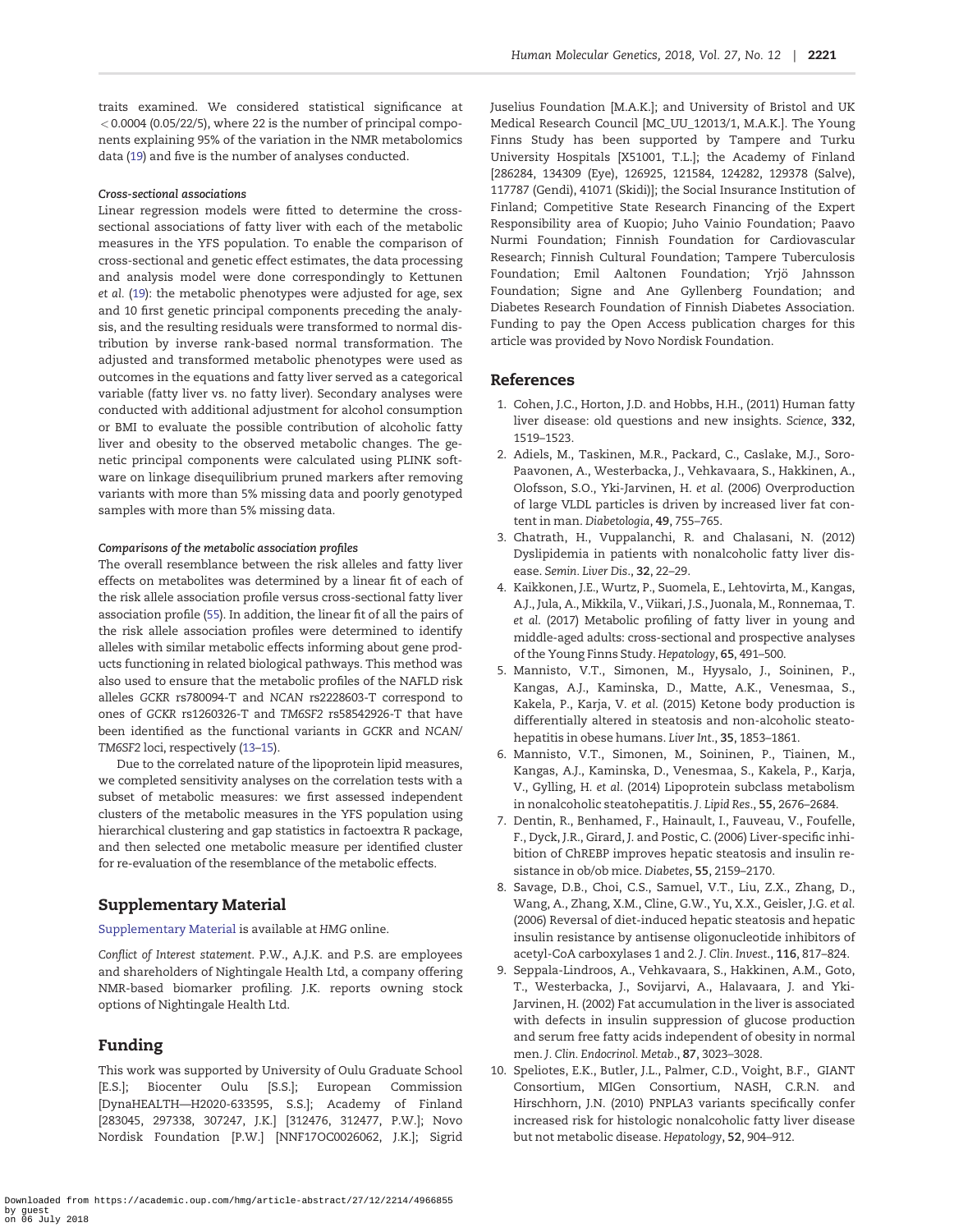- <span id="page-8-0"></span>[11](#page-1-0). Romeo, S., Kozlitina, J., Xing, C., Pertsemlidis, A., Cox, D., Pennacchio, L.A., Boerwinkle, E., Cohen, J.C. and Hobbs, H.H. (2008) Genetic variation in PNPLA3 confers susceptibility to nonalcoholic fatty liver disease. Nat. Genet., 40, 1461–1465.
- [12](#page-1-0). Speliotes, E.K., Yerges-Armstrong, L.M., Wu, J., Hernaez, R., Kim, L.J., Palmer, C.D., Gudnason, V., Eiriksdottir, G., Garcia, M.E., Launer, L.J. et al. (2011) Genome-wide association analysis identifies variants associated with nonalcoholic fatty liver disease that have distinct effects on metabolic traits. PLoS Genet., 7, e1001324.
- [13](#page-1-0). Santoro, N., Zhang, C.K., Zhao, H., Pakstis, A.J., Kim, G., Kursawe, R., Dykas, D.J., Bale, A.E., Giannini, C., Pierpont, B. et al. (2012) Variant in the glucokinase regulatory protein (GCKR) gene is associated with fatty liver in obese children and adolescents. Hepatology, 55, 781–789.
- [14](#page-5-0). Kozlitina, J., Smagris, E., Stender, S., Nordestgaard, B.G., Zhou, H.H., Tybjaerg-Hansen, A., Vogt, T.F., Hobbs, H.H. and Cohen, J.C. (2014) Exome-wide association study identifies a TM6SF2 variant that confers susceptibility to nonalcoholic fatty liver disease. Nat. Genet., 46, 352–356.
- [15](#page-5-0). Holmen, O.L., Zhang, H., Fan, Y., Hovelson, D.H., Schmidt, E.M., Zhou, W., Guo, Y., Zhang, J., Langhammer, A., Lochen, M.L. et al. (2014) Systematic evaluation of coding variation identifies a candidate causal variant in TM6SF2 influencing total cholesterol and myocardial infarction risk. Nat. Genet., 46, 345–351.
- [16](#page-1-0). Anstee, Q.M. and Day, C.P. (2013) The genetics of NAFLD. Nat. Rev. Gastroenterol. Hepatol., 10, 645–655.
- [17](#page-1-0). Goffredo, M., Caprio, S., Feldstein, A.E., D'Adamo, E., Shaw, M.M., Pierpont, B., Savoye, M., Zhao, H., Bale, A.E. and Santoro, N. (2016) Role of TM6SF2 rs58542926 in the pathogenesis of nonalcoholic pediatric fatty liver disease: a multiethnic study. Hepatology, 63, 117–125.
- [18](#page-1-0). Dongiovanni, P., Romeo, S. and Valenti, L. (2015) Genetic factors in the pathogenesis of nonalcoholic fatty liver and steatohepatitis. Biomed. Res. Int., 2015, 460190.
- [19](#page-1-0). Kettunen, J., Demirkan, A., Wurtz, P., Draisma, H.H., Haller, T., Rawal, R., Vaarhorst, A., Kangas, A.J., Lyytikainen, L.P., Pirinen, M. et al. (2016) Genome-wide study for circulating metabolites identifies 62 loci and reveals novel systemic effects of LPA. Nat. Commun., 7, 11122.
- [20](#page-1-0). Byrne, C.D. and Targher, G. (2015) NAFLD: a multisystem disease. J. Hepatol, 62, 47.
- [21](#page-3-0). Ritchie, S.C., Wurtz, P., Nath, A.P., Abraham, G., Havulinna, A.S., Fearnley, L.G., Sarin, A.P., Kangas, A.J., Soininen, P., Aalto, K. et al. (2015) The biomarker GlycA is associated with chronic inflammation and predicts long-term risk of severe infection. Cell. Syst., 1, 293–301.
- [22](#page-4-0). Hyysalo, J., Gopalacharyulu, P., Bian, H., Hyotylainen, T., Leivonen, M., Jaser, N., Juuti, A., Honka, M.J., Nuutila, P., Olkkonen, V.M. et al. (2014) Circulating triacylglycerol signatures in nonalcoholic fatty liver disease associated with the I148M variant in PNPLA3 and with obesity. Diabetes, 63, 312–322.
- [23](#page-4-0). Petaja, E.M. and Yki-Jarvinen, H. (2016) Definitions of normal liver fat and the association of insulin sensitivity with acquired and genetic NAFLD-A systematic review. Int. J. Mol. Sci., 17, 10.3390/ijms17050633.
- [24](#page-4-0). Beer, N.L., Tribble, N.D., McCulloch, L.J., Roos, C., Johnson, P.R., Orho-Melander, M. and Gloyn, A.L. (2009) The P446L variant in GCKR associated with fasting plasma glucose and triglyceride levels exerts its effect through increased glucokinase activity in liver. Hum. Mol. Genet., 18, 4081–4088.
- [25](#page-4-0). Hodson, L. and Frayn, K.N. (2011) Hepatic fatty acid partitioning. Curr. Opin. Lipidol., 22, 216–224.
- [26](#page-4-0). Rees, M.G., Wincovitch, S., Schultz, J., Waterstradt, R., Beer, N.L., Baltrusch, S., Collins, F.S. and Gloyn, A.L. (2012) Cellular characterisation of the GCKR P446L variant associated with type 2 diabetes risk. Diabetologia, 55, 114–122.
- [27](#page-4-0). Santoro, N., Caprio, S., Pierpont, B., Van Name, M., Savoye, M. and Parks, E.J. (2015) Hepatic de novo lipogenesis in obese youth is modulated by a common variant in the GCKR gene. J. Clin. Endocrinol. Metab., 100, 1125.
- [28](#page-4-0). Wurtz, P., Havulinna, A.S., Soininen, P., Tynkkynen, T., Prieto-Merino, D., Tillin, T., Ghorbani, A., Artati, A., Wang, Q., Tiainen, M. et al. (2015) Metabolite profiling and cardiovascular event risk: a prospective study of 3 population-based cohorts. Circulation, 131, 774–785.
- [29](#page-4-0). Tillin, T., Hughes, A., Wang, Q., Würtz, P., Ala-Korpela, M., Sattar, N., Forouhi, N., Godsland, I., Eastwood, S., McKeigue, P. et al. (2015) Diabetes risk and amino acid profiles: cross-sectional and prospective analyses of ethnicity, amino acids and diabetes in a South Asian and European cohort from the SABRE (Southall and Brent REvisited) study. Diabetologia, 58, 968–979.
- [30](#page-4-0). Vaxillaire, M., Cavalcanti-Proença, C., Dechaume, A., Tichet, J., Marre, M., Balkau, B., and Froguel P., (2008) The common P446L polymorphism in GCKR inversely modulates fasting glucose and triglyceride levels and reduces type 2 diabetes risk in the DESIR prospective general french population. Diabetes, 57, 2253–2257.
- [31](#page-4-0). Bi, M., Kao, W.H.L., Boerwinkle, E., Hoogeveen, R.C., Rasmussen-Torvik, L.J., Astor, B.C., North, K.E., Coresh, J. and Köttgen, A. (2010) Association of rs780094 in GCKR with metabolic traits and incident diabetes and cardiovascular disease: the ARIC study. PLoS One, 5, e11690.
- [32](#page-4-0). Ahn, K., Boehm, M., Brown, M.F., Calloway, J., Che, Y., Chen, J., Fennell, K.F., Geoghegan, K.F., Gilbert, A.M., Gutierrez, J.A. et al. (2016) Discovery of a selective covalent inhibitor of lysophospholipase-like 1 (LYPLAL1) as a tool to evaluate the role of this serine hydrolase in metabolism. ACS Chem. Biol., 11, 2529–2540.
- [33](#page-4-0). Mahdessian, H., Taxiarchis, A., Popov, S., Silveira, A., Franco-Cereceda, A., Hamsten, A., Eriksson, P. and van't Hooft, F. (2014) TM6SF2 is a regulator of liver fat metabolism influencing triglyceride secretion and hepatic lipid droplet content. Proc. Natl. Acad. Sci. U. S. A., 111, 8913–8918.
- [34](#page-5-0). Luukkonen, P.K., Zhou, Y., Nidhina Haridas, P.A., Dwivedi, O.P., Hyotylainen, T., Ali, A., Juuti, A., Leivonen, M., Tukiainen, T., Ahonen, L. et al. (2017) Impaired hepatic lipid synthesis from polyunsaturated fatty acids in TM6SF2 E167K variant carriers with NAFLD. J. Hepatol., 67, 128–136.
- [35](#page-5-0). Smagris, E., Gilyard, S., BasuRay, S., Cohen, J.C. and Hobbs, H.H. (2016) Inactivation of Tm6sf2, a gene defective in fatty liver disease, impairs lipidation but not secretion of very low density lipoproteins. J. Biol. Chem., 291, 10659–10676.
- [36](#page-5-0). Zhou, Y., Llaurado, G., Oresic, M., Hyotylainen, T., Orho-Melander, M. and Yki-Jarvinen, H. (2015) Circulating triacylglycerol signatures and insulin sensitivity in NAFLD associated with the E167K variant in TM6SF2. J. Hepatol., 62, 657–663.
- [37](#page-5-0). Pirola, C.J. and Sookoian, S. (2015) The dual and opposite role of the TM6SF2-rs58542926 variant in protecting against cardiovascular disease and conferring risk for nonalcoholic fatty liver: a meta-analysis. Hepatology, 62, 1742–1756.
- [38](#page-5-0). Fuchsberger, C., Flannick, J., Teslovich, T.M., Mahajan, A., Agarwala, V., Gaulton, K.J., Ma, C., Fontanillas, P.,